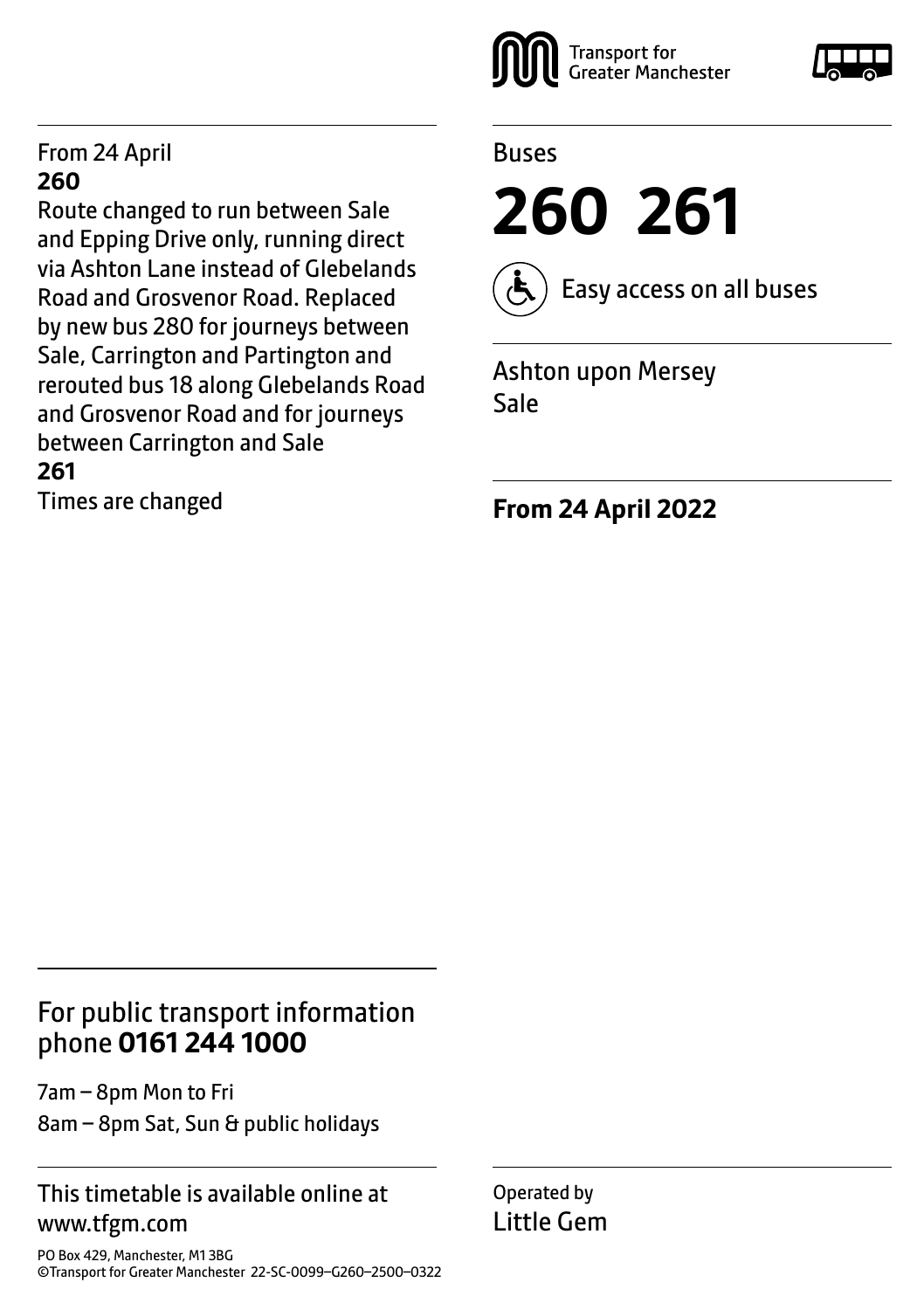## Additional information

## Alternative format

To ask for leaflets to be sent to you, or to request large print, Braille or recorded information phone 0161 244 1000 or visit www.tfgm.com

#### Easy access on buses



 Journeys run with low floor buses have no steps at the entrance, making getting on and off easier. Where shown, low floor buses have a ramp for access and a dedicated space for wheelchairs and pushchairs inside the bus. The bus operator will always try to provide easy access services where these services are scheduled to run.

## Using this timetable

Timetables show the direction of travel, bus numbers and the days of the week. Main stops on the route are listed on the left. Where no time is shown against a particular stop, the bus does not stop there on that journey. Check any letters which are shown in the timetable against the key at the bottom of the page.

## Where to find information about service changes

www.tfgm.com Bus station posters Leaflets from outlets.

## Tickets and information

Bus companies offer a range of tickets for use on their own buses. For travel on any service in the County, use System One tickets, including DaySaver. Travelshops provide tickets, information and journey planning advice on buses, trains and trams for work and pleasure.

## Using the 24 hour clock

Times are shown in four figures. The first two are the hour and the last two are the minutes.

0753 is 53 minutes past 7am 1953 is 53 minutes past 7pm



## Operator details

#### **Little Gem**

Lyntown Trading Estate 186 Old Wellington Road Eccles Manchester M30 9QG Telephone 0161 789 4545 email info@littlegem.info

#### **Travelshop**

#### **Altrincham Interchange**

Mon to Fri 6.40am to 8.20pm Saturday 7.10am to 8.20pm Sunday\* 9.20am to 4.50pm \*Including public holidays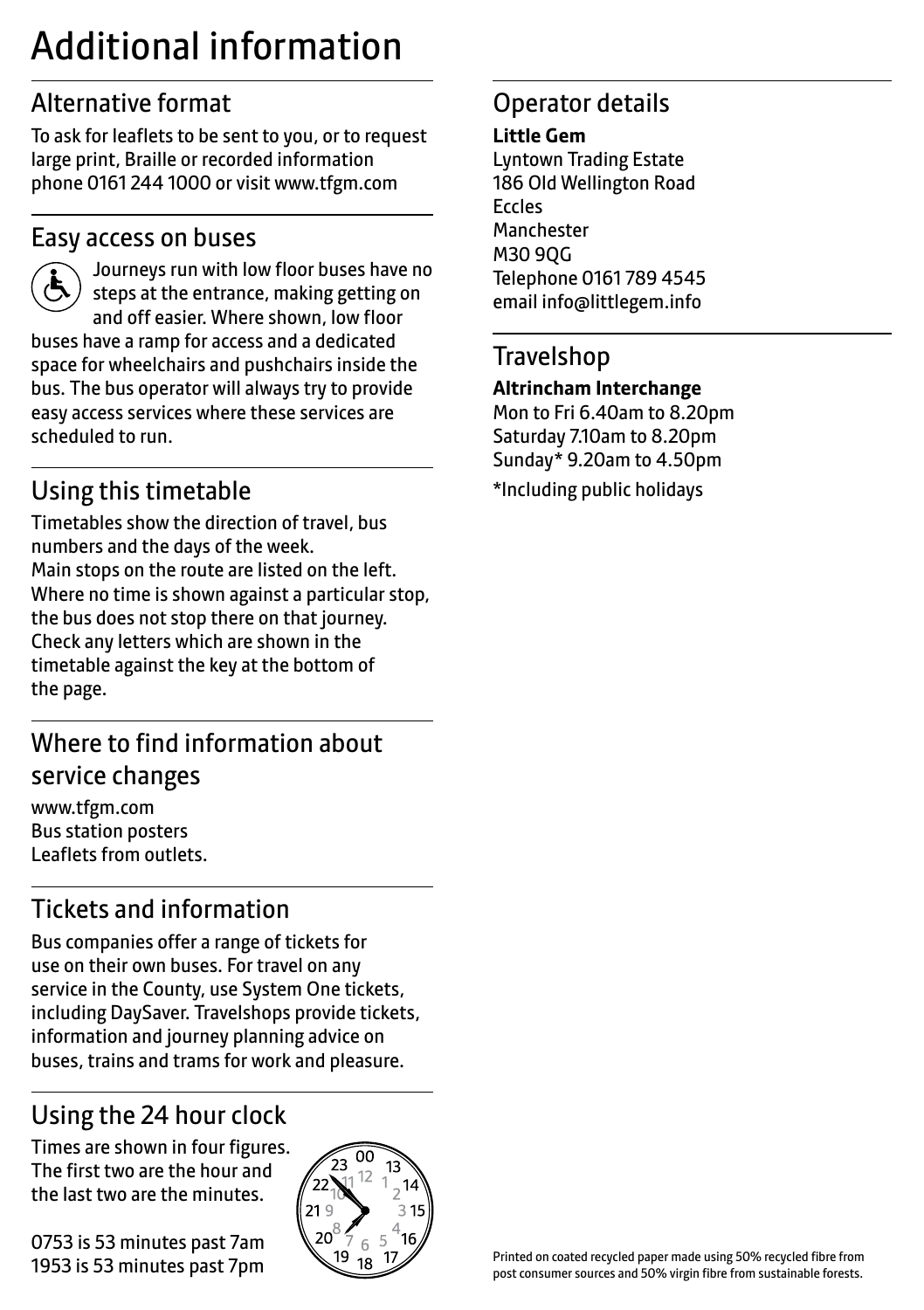# **260 261**